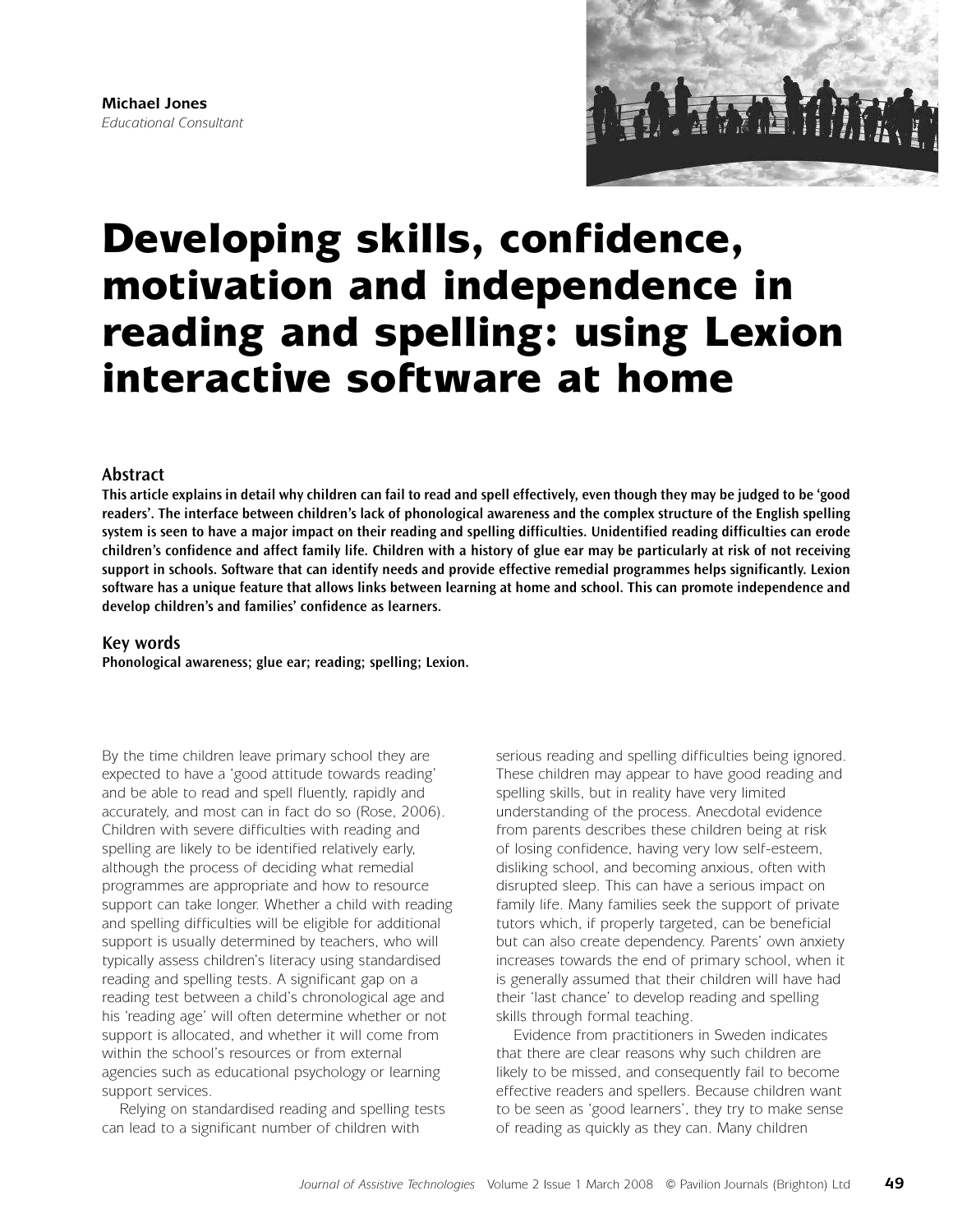become very confused, or learn parts of the process without understanding the whole (Martens, 2007). Research in Norway found that the key predictor of later significant reading and spelling problems was children's weakness in *phonological awareness.* This includes difficulty with discriminating between speech sounds, which can later lead to being unable to link a spoken sound to its corresponding letter in any given language (Hoien & Lundberg, 2001).

The problem is compounded for UK children because the link between the spoken and written word, the orthography in English, is highly complex. The more demanding the orthography, the more one needs to develop children's ability to hear sounds and words, and understand the links between them; eg. whether a word is long or short, how many syllables it has, and how many sounds is it made up of. This is less of an issue in Italian or Spanish, for example, where there is a more direct correspondence between how a word is spoken and how it is written (Martens, 2007).

Often children with weak phonological awareness use a mix of visual strategies, creating hybrids of images and letter-sound correspondence and letter names. They have to use a lot of working memory, and can become quite exhausted and de-motivated. But crucially they will seem to be 'good readers' because, at least in the early stages of learning to read, they are able to convince their teachers that they understand what reading is about. Only later, when the demands of reading increase, will we become aware that there are problems. Children may also show that they have learned the letter sounds, or phonemes, mechanically, but still don't understand the important concept that spoken words consist of speech sounds.

Learning can be complicated by the teaching system in the UK. Formal reading is taught earlier than in other countries, so children are often not ready to absorb what is being taught. Children can become confused when they learn letter names and sounds at the same time. Children will naturally develop visual forms of reading, and can recognise words as whole shapes: the logographic method. This is an important skill, but does not help when one meets an unfamiliar word and needs to break it down, or decode it. If a child only relies on visual recognition or logographic methods, then they will have difficulties with spelling, as they have not developed the necessary sound/letter knowledge (Jones, 2006; Martens, 2007). Reading and spelling, which should become automatic and enjoyable, and enable access to learning across the curriculum, becomes laborious and unpleasant for these children.

One particular group of children appear to be particularly at risk of having poor phonological awareness, and also of being either misdiagnosed as having dyslexia, or having the true severity of their reading and spelling needs ignored. Current research into the effects of developing 'glue ear' (otitis media) in pre-school years indicates that children are likely to fail to develop adequate phonological awareness, due to bouts of hearing loss. Children with a history of glue ear often experience delayed speech and language development, which can be an early indicator of lack of phonological awareness (Jones, 2007).

This difficulty with phonological awareness can remain throughout school, unless it is identified early and proper remedial help is put in place. Children often rely on visual methods of reading, and consequently have a very weak basis for confident and accurate reading and spelling (Jones, 2008). Medical intervention, including surgery, often leads to a radical improvement in the children's hearing. Consequently, teachers are unlikely to be aware of the potential impact that the hearing loss has had. Parents, however, become increasingly aware of the link between their child's early hearing loss and what they recognise to be major difficulties with the reading process. This can lead to dissatisfaction with the child's school, as they may be unable or unwilling to allocate resources or provide extra support in school.

The evidence from Sweden cited above (Martens, 2007) also identifies strategies for helping children, and particularly the major part that computer-based learning can play. One piece of software, Lexion, has been designed to specifically meet the needs of children with a range of reading, spelling and speech and language difficulties. It is entirely based on the concept that phonological awareness is the cornerstone of efficient reading and spelling. Lexion is used extensively in Scandinavia, and increasingly in the UK, and practitioners report that it is a very useful tool for supporting children through all the difficulties described above, and particularly focusing on phonological processing (Jones, 2006). Like other computer-based learning programs it is highly motivating, which is essential if children are to put in the necessary hours of practice. They are given regular feedback by the program, in terms of percentage achievement. There are large elements of repetition within the exercises, but the program adds subtle changes as the child progresses, introducing the important element of challenge.

Lexion assesses the child's spelling, reading and underlying phonological awareness. It generates exercises that help to build the foundations for efficient reading and spelling. After a series of 10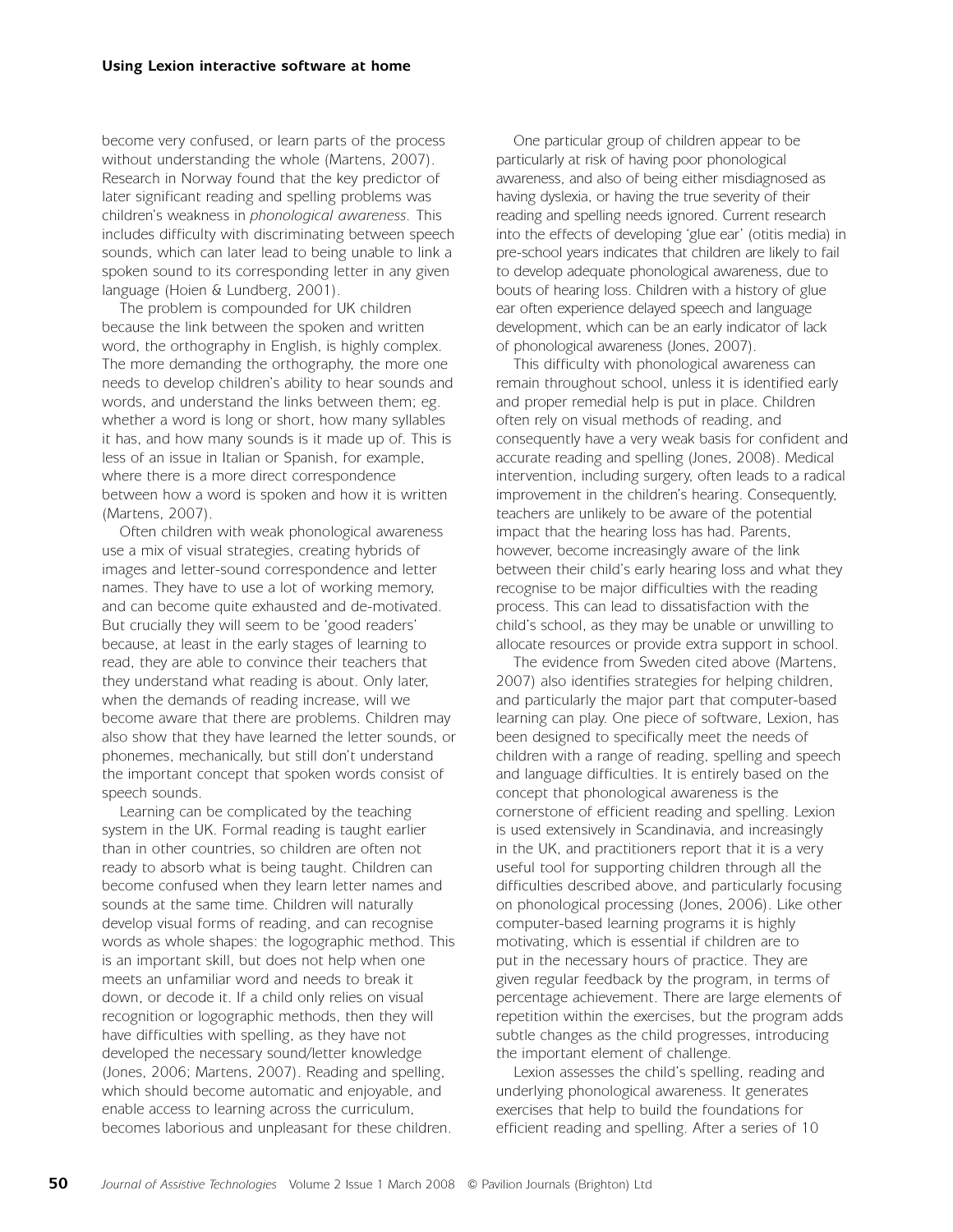subtests of reading and spelling, which take approximately 10 minutes each, the teacher is immediately given a profile of the student's strengths and weaknesses, allowing them to find exactly where the problem is: in comprehension, reading, spelling or phonological awareness. The program then generates a series of exercises that focus specifically on the child's individual needs. The process of developing the key skills needed for reading and spelling can then start immediately. As well as having a vast number of games and exercises, Lexion allows users to make up their own exercises. Weekly spellings can be incorporated into the games, for example, and images can be downloaded from the Internet. This increases motivation and understanding, as the program can be tailor-made to suit a child's particular interests or needs.

Lexion has a key feature that currently makes it unique in the field of computer-based learning. Teachers can choose exercises that they want the children to focus on, and download them onto a USB memory stick, or email them directly to the children for use on their PC at home. As children progress, the results can be transferred back to the teacher or tutor, again via email, disk or USB. One parent described this aspect of the program as 'truly liberating'. The combination of identifying a child's needs, setting tasks that are fun and accurately focused on areas the child needs to improve, and enabling parents and children to work independently at home, can lead to significant improvements in reading and spelling. A fundamental change can often take place in children's attitude towards themselves as learners, as well as making them willing to put in the necessary time, effort and focus needed to develop basic understanding and skills.

Anecdotal evidence from discussions with parents reveals that computer-based learning at home plays a major part in revitalising their children's interest in reading and spelling. Children tend to give computers high status as objects, and working on a computer is often one of their most favoured activities within the home. A child is unlikely to protest when they are told that their homework involves working on a computer program for 30 minutes. Girls in particular seem to relish the opportunity to be involved with computer-based learning. Parents explain that this is often because the home PC can be dominated by male siblings. Parents also point to the interactive nature of Lexion, as it 'speaks' to the children, and they have instant feedback on how well they are doing, and can compete against themselves. One parent said, *'Reading, and particularly why my daughter has reading difficulties, has always seemed*

*unduly complex. Lexion simples it out. We just get on with it.'* Being independent is also important. *'We are no longer having to stress about whether the school will provide the necessary support, as we have the tools to get on and make progress. We feel our children now have a future.'*

Most schools in the UK have access to computerbased learning. However Lexion encourages families to be part of the solution: working in effective ways with the school, while also providing children and their parents with a degree of independence and autonomy. As one parent of an 11-year-old girl with a history of glue ear put it:

*Now that Lexion has pinpointed the exact nature of Natasha's difficulties, she can get on and work on the computer at home, being involved in fun games. This has given her a huge boost to her confidence and understanding of reading and spellings, and her skills have improved enormously. She no longer says, "I'm stupid, I'm so stupid". She now feels confident enough to send her friends emails and wants to buy a mobile phone so she can send and receive text messages. This was something that she always wanted to do.'*

Natasha herself wrote (to the author),

*'Thank you for giving me Lexion. I did it most days and everyone tells me how much I have improved. I wrote a story at school yesterday and only had three spelling mistakes. I used to have lots and lots of spelling mistakes. I am much better with my English work now.'* 

Finally, this parent's view sums up what can be a difficult situation, but also illustrates how programs like Lexion can help:

*'As a parent with a child who is facing difficulty at school you have a number of options open to you. Help within school can result in a lot of meetings that end in nothing more than your child being given some extra one-on-one reading time. This may be useful but will do very little to solve your child's problems. If you opt for the private route you may be faced with a daunting selection of cost implications with ongoing commitments, with varying results.'*

*'When we came across Lexion it seemed for the first time that within a short space of time my daughter's strengths and weaknesses had been assessed in a way that I could understand, and a clear path of action was recommended. As the*